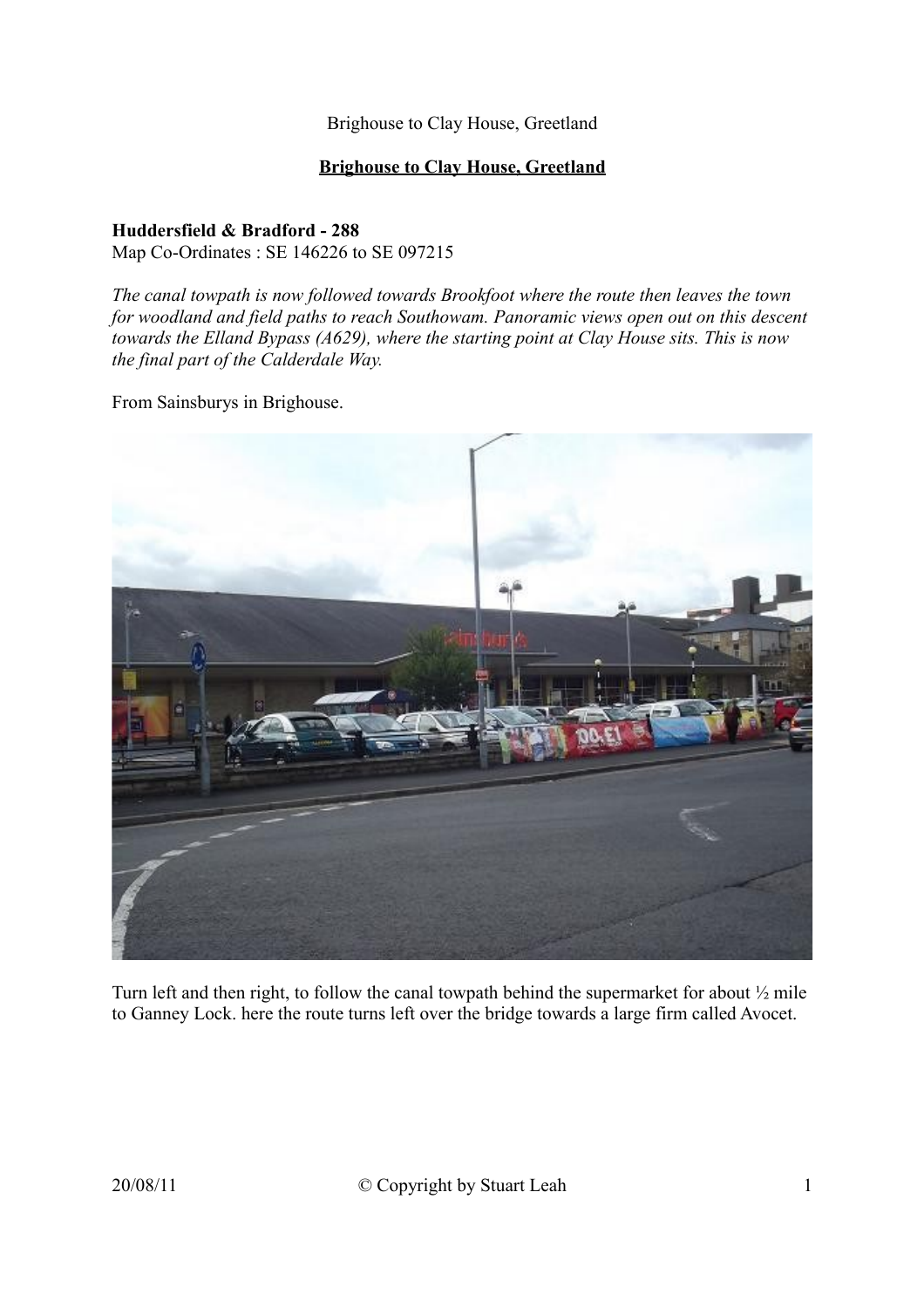Turn right over the canal  $\&$  out along this short stretch of road to reach the main road. You may come across a small caravan here, serving hot food & drinks to the employees of Avocet.

Take care whilst crossing this road as cars do tend to speed along here. On the opposite side you will see a wide track bearing left uphill. Cross the stile to follow the track.

Keeping a high wall on your left you will pass an electricity pylon. Climb the stile on the left hand side of the wall to follow a path which leads downhill to a farm. "*Fort Montague*", at Cromwell Bottom**.**



**"Cat Steps"**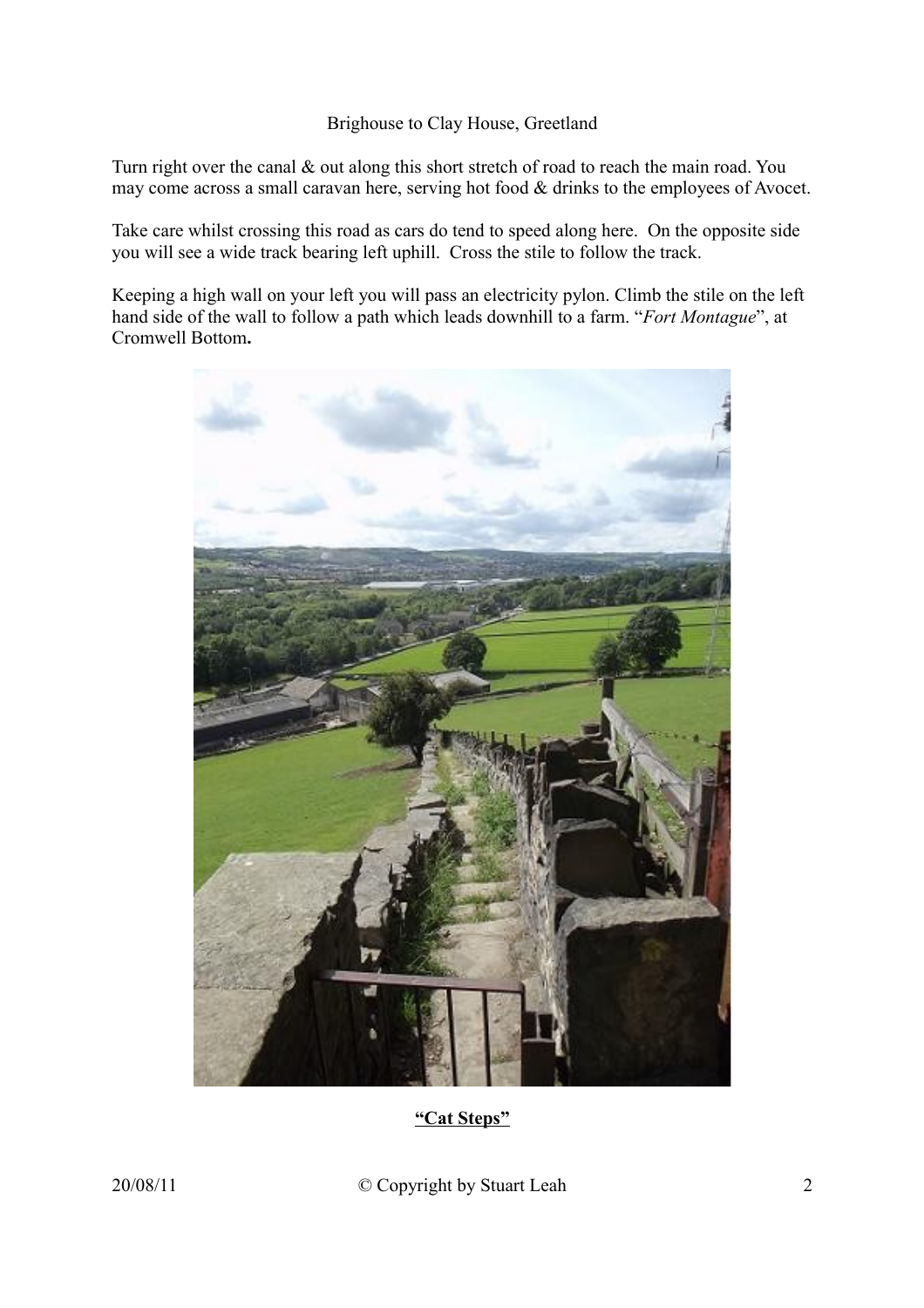Turn right along a grassy track, climbing gently into Cromwell Wood. Continue uphill until the path becomes a walled lane, & then turn left down a paved track *(Note; be very careful here as this part can get very slippy)* go over the stream to a very small gap in the wall. At the top turn right into Cote Hill Farm Lane. Turn immediately left through a small gap in the wall where a sign points towards the houses at the far end of this field. In the top right hand corner, follow a short diversion around the edge of the livery yard as it bears right then left, passing the end of a house on your right. Climb small stone stile to follow a tarmacked road along School Lane. Continue straight ahead to reach the main road and then turn right to reach the bus stop at Southowram. Turn immediately left along West Lane towards the village of Siddal, passing Marshalls on your left. *Next is the tricky bit because I missed it the first time around*. When you pass a house on your left, with a caravan, there is a track leading in front of the house.



20/08/11 © Copyright by Stuart Leah 3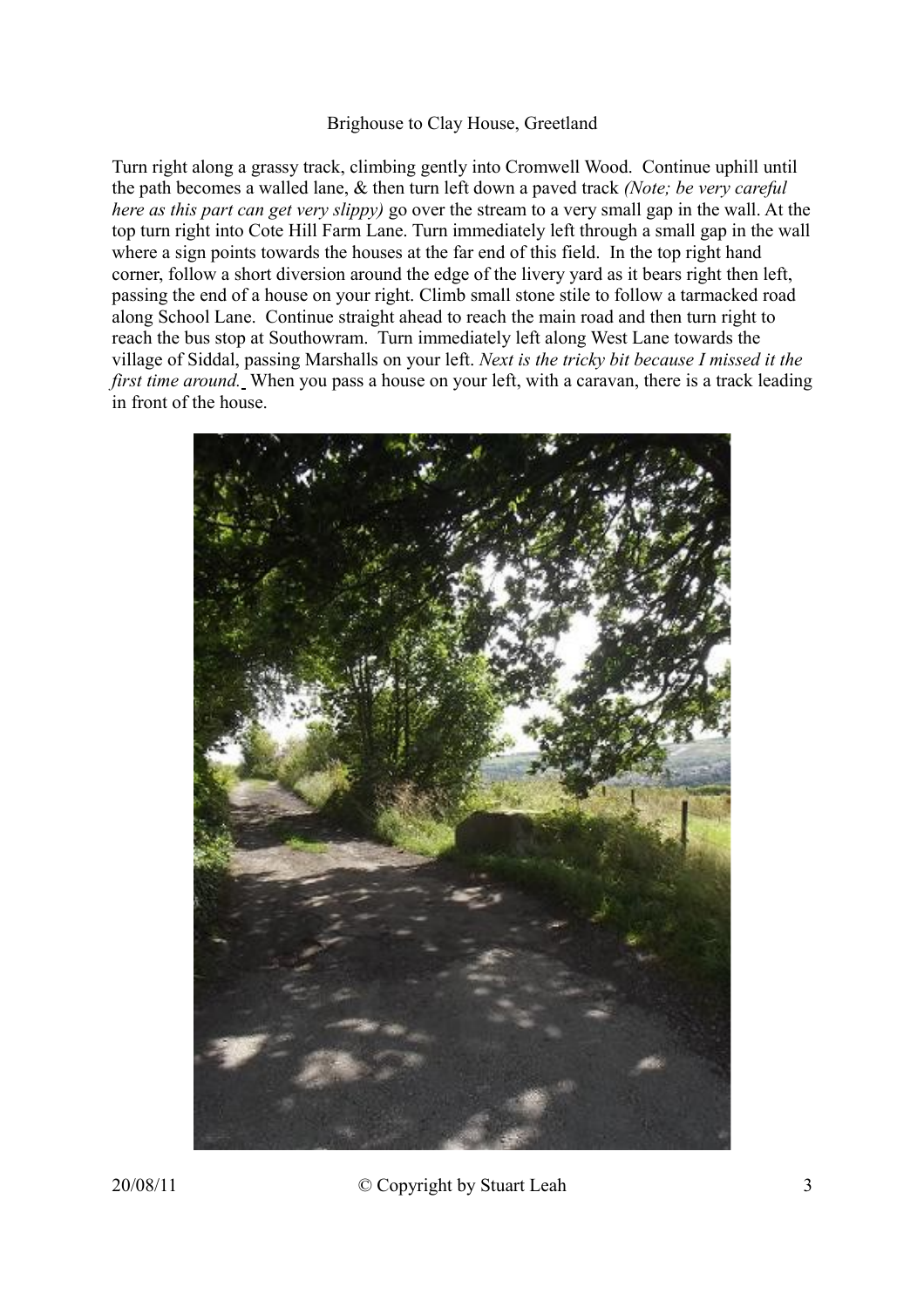Enter the lane, and then immediately turn right. You will spot some faint Calderdale Way markings on the boulder. Climb the stile and then turn right, again following a faint path through the fields to reach a stone stile in the wall to your right. Climb the stile and head downhill towards the back of the school to your right. Climb a couple stiles and out onto the main road.

Turn left and head uphill towards the farm. Here at the top, in the corner opposite some cottages climb the stile on the right and follow a path downhill to reach gate. Go through the gate and turn right downhill, following a winding path through a gap in the wall and then through a steep woodland. Descend the steep steps where you will arrive on the pavement of the very busy (A629). *Taking extreme care over this stretch of road*, follow the path further downhill to reach the canal here at the bottom.

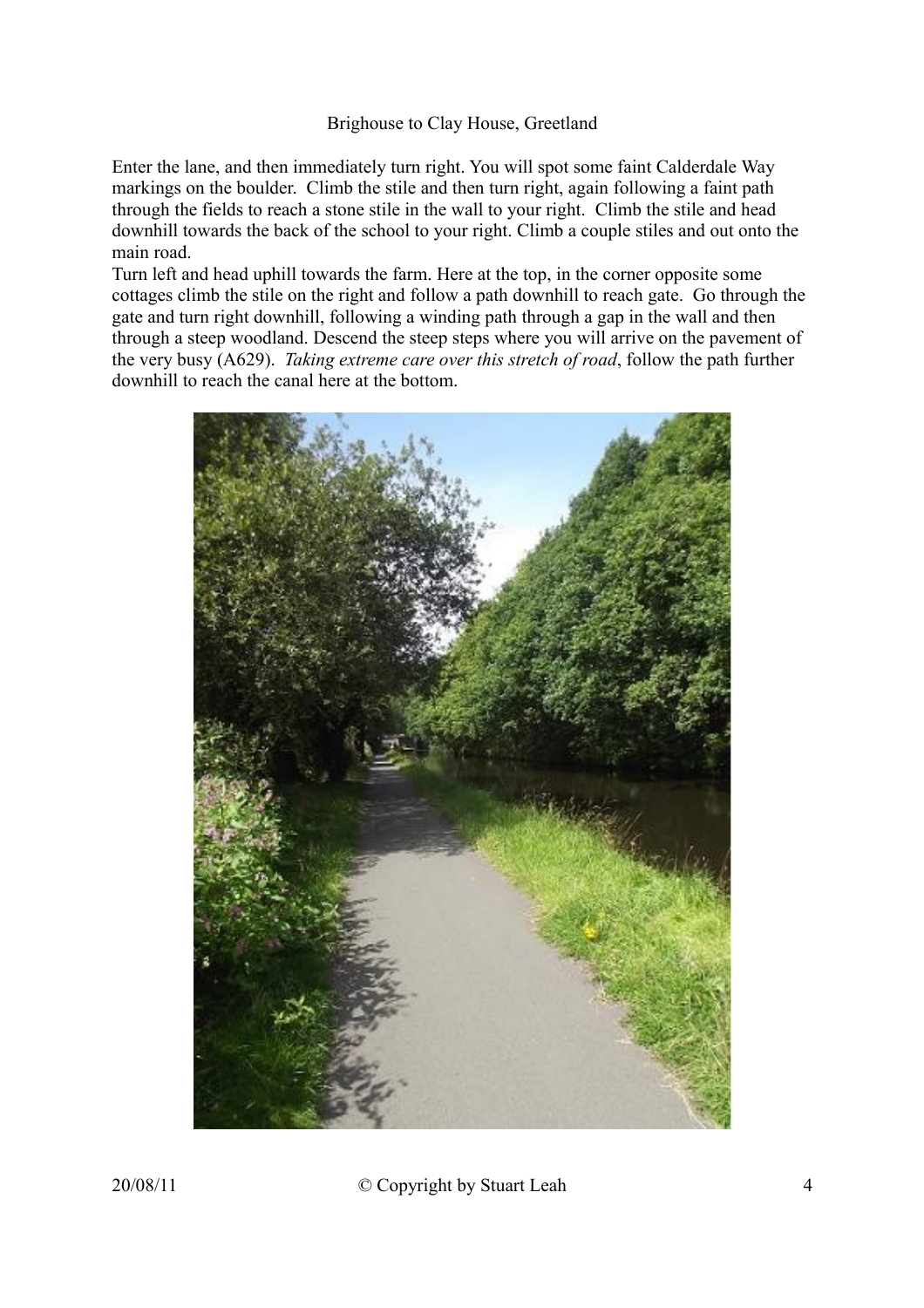Turn right and follow the footpath under the small and dark tunnel. Here sits the guillotine lock and picturesque canal basin at Salterhebble.



## **Guillotine Lock**

To reach Clay House at Greetland to finish the walk, head back to the main road and turn right, following the road under the railway bridge. You can either walk up the steps by the car park, or carry on a little further until, where a couple of metal gates leads you uphill to Clay House.